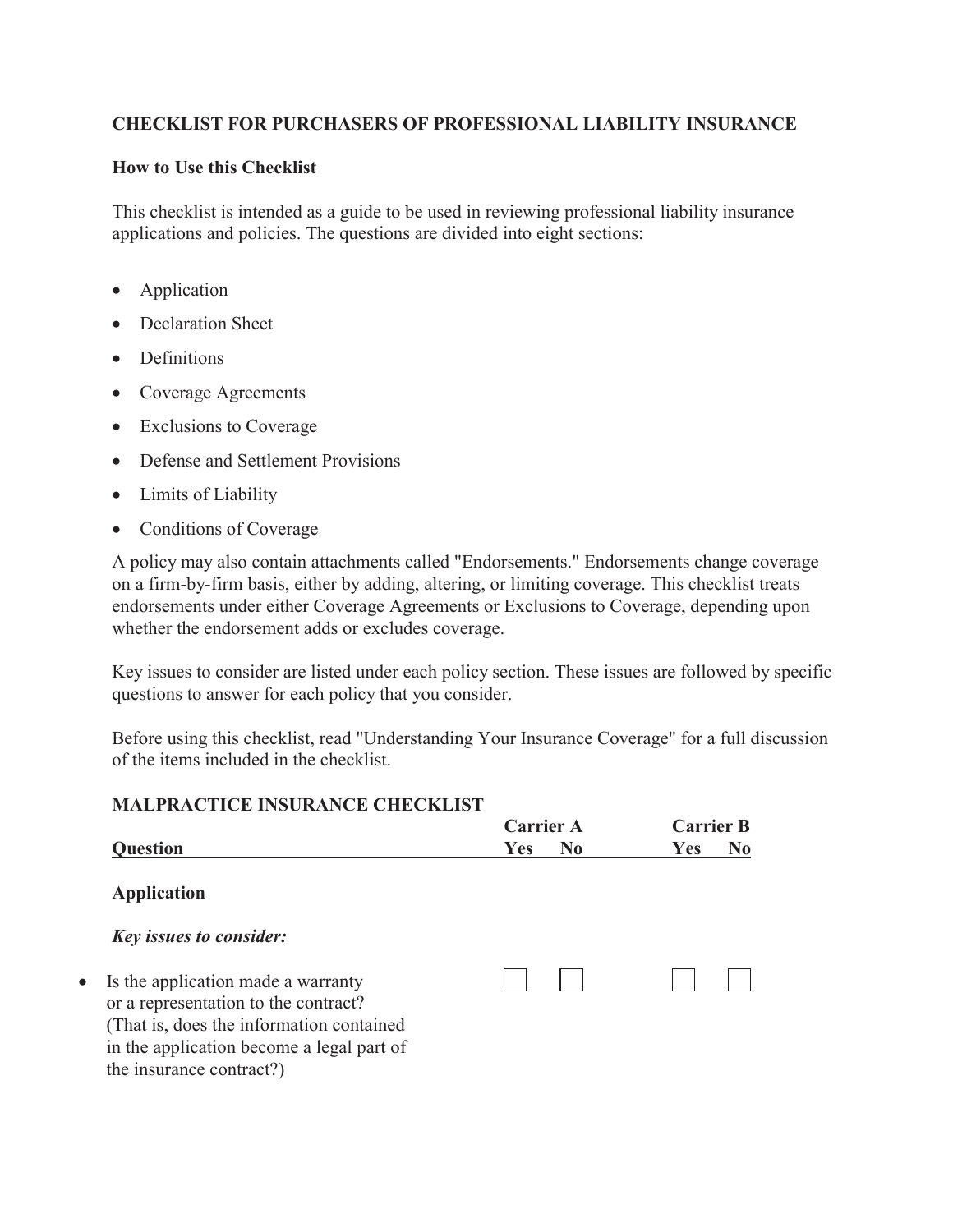| <b>Carrier A</b>        | <b>Carrier B</b> |
|-------------------------|------------------|
| <b>Question</b><br>Yes: | Y es             |

#### **Declaration Sheet**

#### *Key issues to consider:*

What are the terms of coverage?

- $\bullet$ What is the policy period?
- $\bullet$ What are the limits of liability?
- $\bullet$ What are the deductibles?
- $\bullet$ Who is the "Named Insured"?
- $\bullet$ Is there a retroactive date for prior acts coverage?

# *Does the declaration sheet:*

Include a "retroactive date" (an effective date) for prior acts coverage (coverage for acts that occurred prior to the policy period)? (See endnotes.)

# **Definitions**

# *Key issuers to consider:*

- Is coverage provided for all persons for whom the insured is legally responsible?
- Are individual lawyers or nonlawyers covered for services not preformed on behalf of the firm?

# *Do the definitions of the insured include:*

- Named insured and predecessor firm(s)?
- Former lawyers, partners, officers, directors and shareholders?
- Current lawyers, partners officers, directors and shareholders?
- Automatic coverage for future lawyers, partners, officers, directors and shareholders?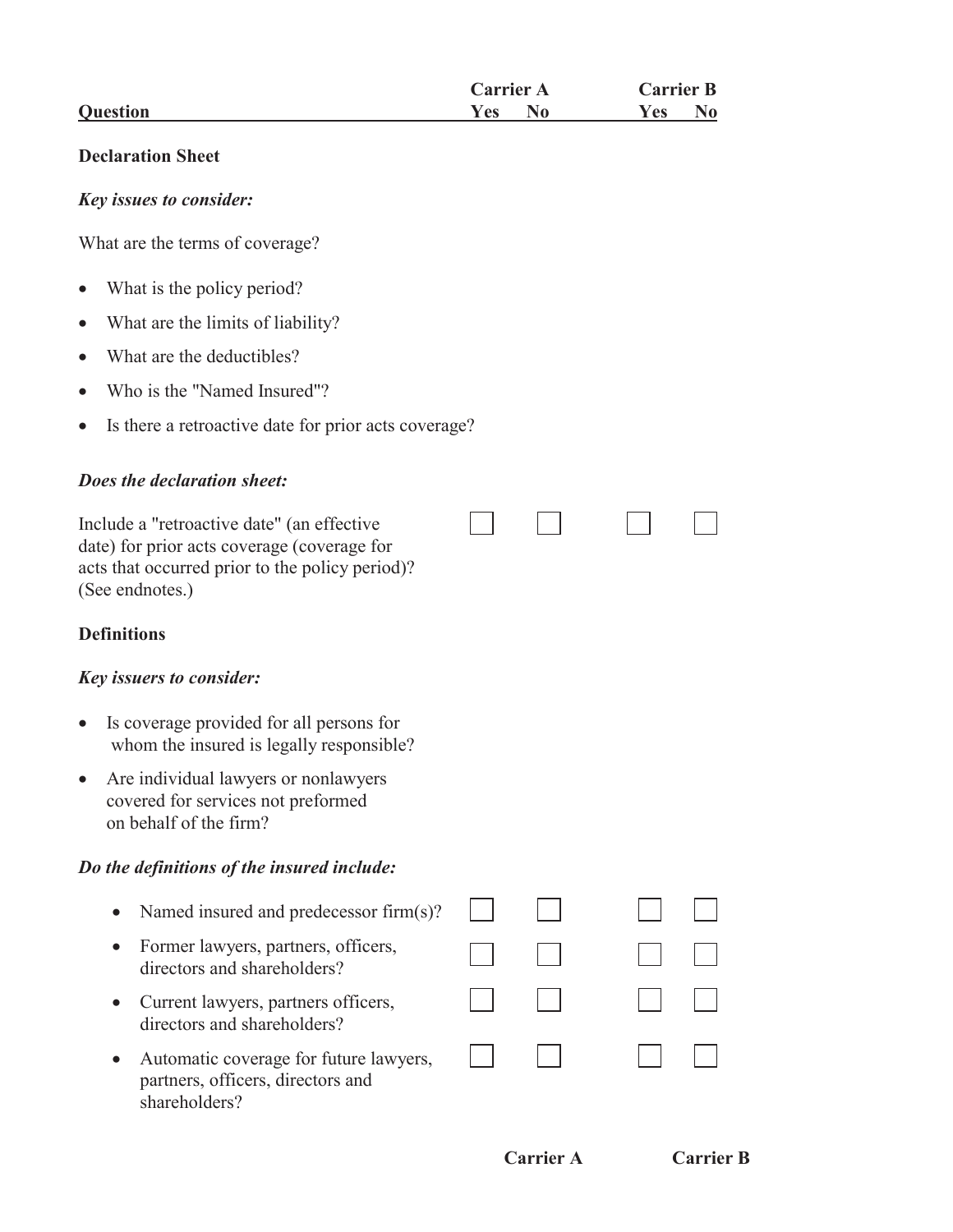| <b>Question</b>                                                                                                                             | <b>Yes</b>       | N <sub>0</sub> | <b>Yes</b> | N <sub>0</sub>   |
|---------------------------------------------------------------------------------------------------------------------------------------------|------------------|----------------|------------|------------------|
| Former, current, or future non-attorney<br>employees?                                                                                       |                  |                |            |                  |
| Independent contractors?                                                                                                                    |                  |                |            |                  |
| Attorneys in a "Of Counsel" capacity?                                                                                                       |                  |                |            |                  |
| Others, such as heirs, executors, administrators,<br>legal representatives, or assigns of insured?                                          |                  |                |            |                  |
| <b>Coverage Agreements</b>                                                                                                                  |                  |                |            |                  |
| <b>Key issuers to consider:</b>                                                                                                             |                  |                |            |                  |
| Is coverage provided for all legal services<br>performed by the firm?                                                                       |                  |                |            |                  |
| Does the policy cover all prior acts of the<br>firm and of all the individual members<br>including employees?                               |                  |                |            |                  |
| Does coverage exist for acts for other than<br>"acts on behalf of the Named Insured,"<br>e.g. pro bono or "cocktail party" advice?          |                  |                |            |                  |
| Are the activities of members of the firm<br>as officers or directors covered?                                                              |                  |                |            |                  |
| Does the policy cover other business<br>pursuits with clients of the firm?                                                                  |                  |                |            |                  |
| Are acts in a dual capacity as a lawyer and<br>officer, director or business partner with a<br>client covered?                              |                  |                |            |                  |
| Does the policy provide coverage for<br>innocent partners in cases where one<br>member of the firm has not complied<br>with the conditions? |                  |                |            |                  |
| Is the definition of when a claim is made<br>sufficiently broad?                                                                            |                  |                |            |                  |
| Are optional extended reporting periods<br>available?                                                                                       |                  |                |            |                  |
|                                                                                                                                             | <b>Carrier A</b> |                |            | <b>Carrier B</b> |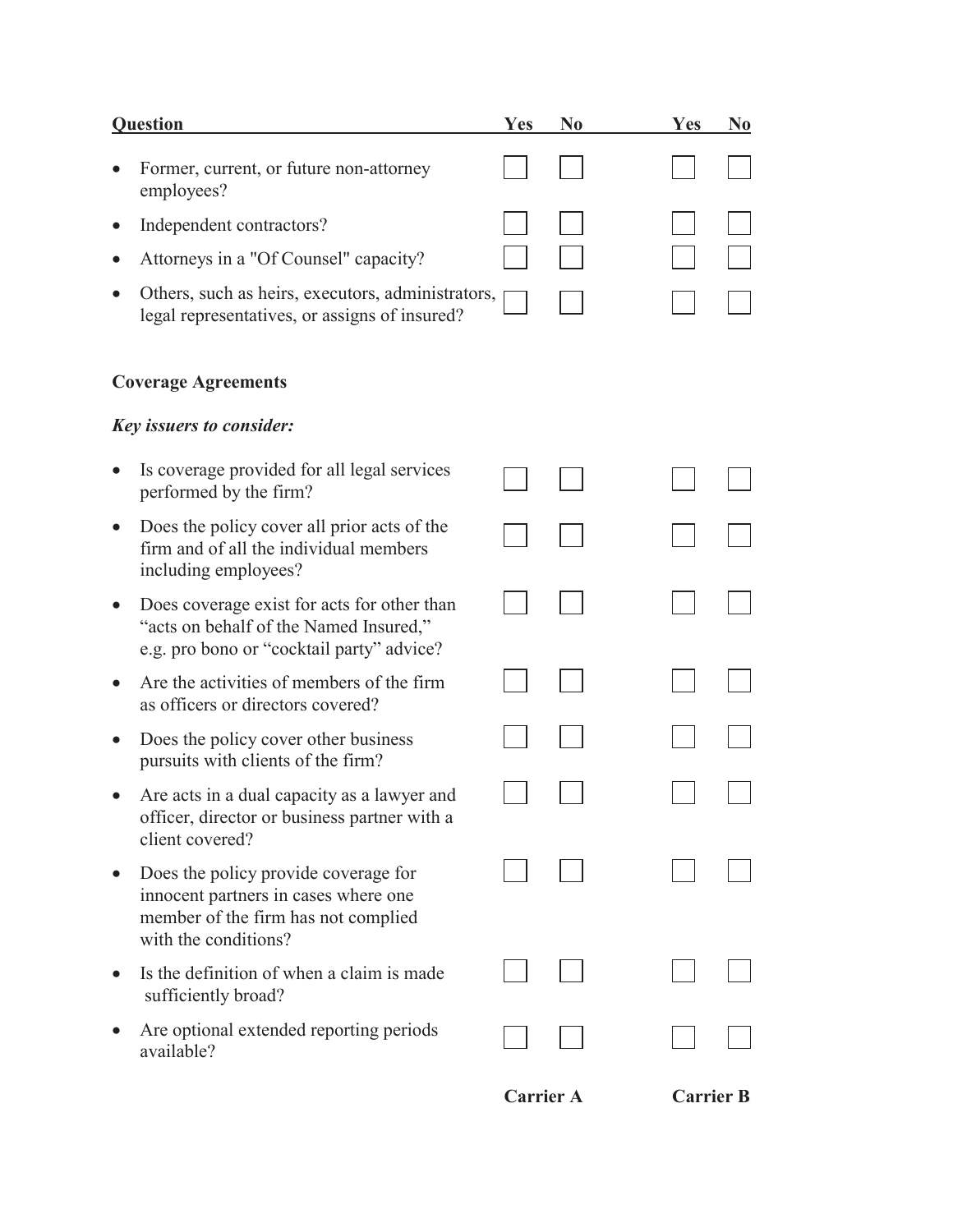| <b>Question</b>                                            | Yes | No. | Yes |  |
|------------------------------------------------------------|-----|-----|-----|--|
| Does the policy provide coverage for:                      |     |     |     |  |
| Professional services as an lawyer?<br>$\bullet$           |     |     |     |  |
| $\bullet$ Services as a notary public?                     |     |     |     |  |
| Services as a title agent?<br>$\bullet$                    |     |     |     |  |
| An attorney or non-attorney who<br>causes personal injury? |     |     |     |  |

All prior acts of the firm and all members of the firm, including employees, when the insured, prior to the policy period, had not notified any previous insurance company of any act and the insured had no reason to believe a breach of professional duty had occurred? (See endnote.)

#### *Does this coverage include:*

| Prior acts of attorneys for professional<br>services before joining the firm?                                      |  |  |  |
|--------------------------------------------------------------------------------------------------------------------|--|--|--|
| Prior acts of attorneys and the firm for<br>professional services with the firm before<br>inception of the policy? |  |  |  |
| An attorney acting as a trustee, executor,<br>administrator, guardian or conservator?                              |  |  |  |
| Investment advice?                                                                                                 |  |  |  |
| Pre- or post-judgement interest,<br>appeal bonds, and related costs?                                               |  |  |  |
| Claims first made and reported during<br>the policy period?                                                        |  |  |  |
| If so, does the policy provide coverage:                                                                           |  |  |  |
| Regardless of when the error occurred? Or                                                                          |  |  |  |
| Only if the error, as well as the claim was<br>made during the policy period?                                      |  |  |  |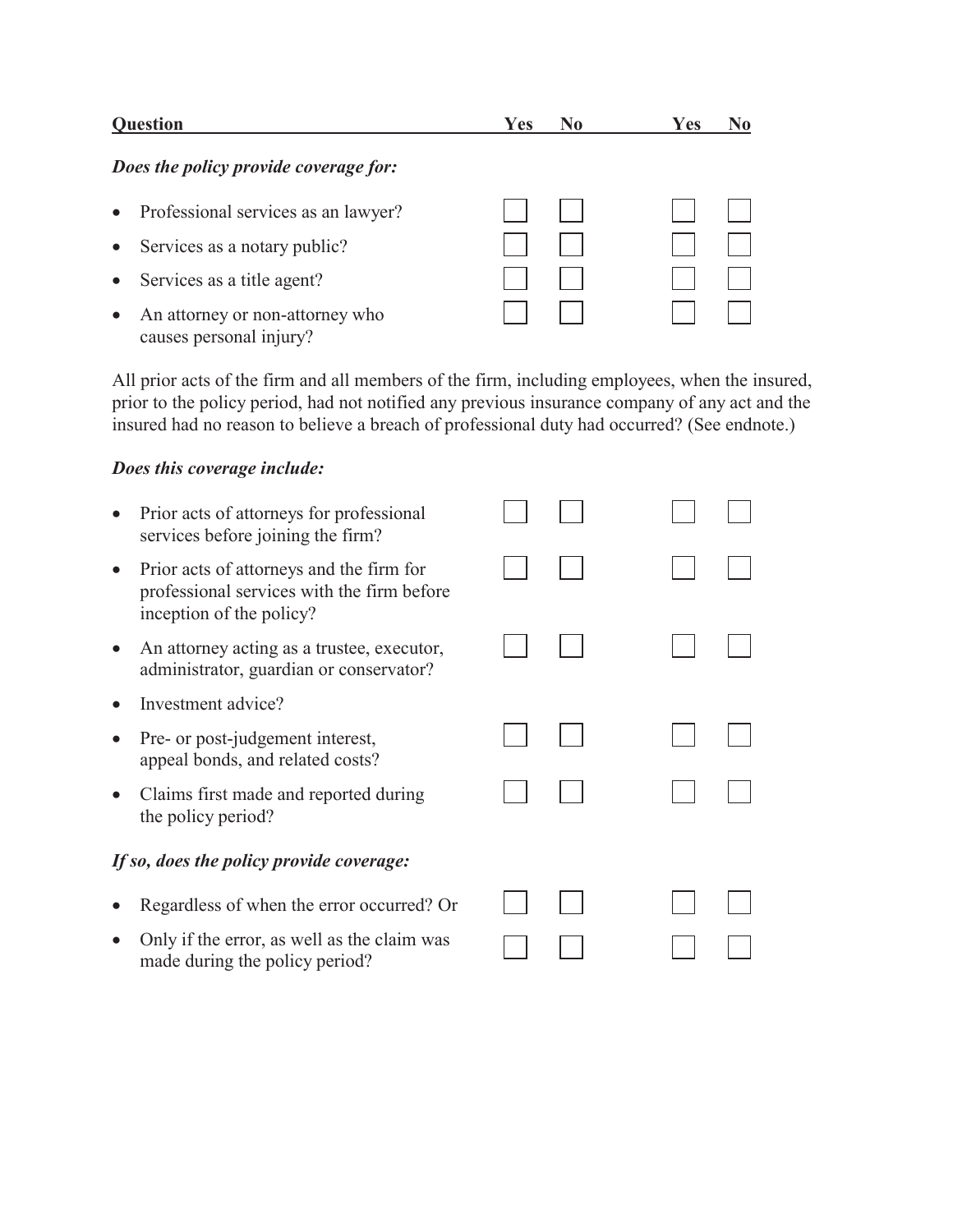|                                                                                                                                                  | <b>Carrier A</b> |                | <b>Carrier B</b> |                |
|--------------------------------------------------------------------------------------------------------------------------------------------------|------------------|----------------|------------------|----------------|
| <b>Question</b>                                                                                                                                  | Yes              | N <sub>0</sub> | <b>Yes</b>       | N <sub>0</sub> |
| Claims first made after the expiration of<br>the policy, assuming that the insured:                                                              |                  |                |                  |                |
| (1) had reasonable knowledge that a wrongful<br>act occurred and a claim might be made, and                                                      |                  |                |                  |                |
| (2) reported the suspected wrongful act to the<br>insurance company during the policy period?                                                    |                  |                |                  |                |
| An optional extended reporting period?                                                                                                           |                  |                |                  |                |
| If so, for what $period(s)$ of time is the extended<br>reporting period available?                                                               |                  |                |                  |                |
| Is there a separate, additional limit of liability?                                                                                              |                  |                |                  |                |
| Are there limitations on the types of<br>persons eligible?                                                                                       |                  |                |                  |                |
| Are there stipulations that the extended<br>reporting period option is exercisable only<br>by the named Insured and not by<br>"Other Insureds")? |                  |                |                  |                |
| Within what time period after expiration of<br>the policy must this option be exercised?                                                         |                  |                |                  |                |
| Is the premium and availability of the<br>extended reporting period guaranteed?                                                                  |                  |                |                  |                |
| Is the extended reporting period available if<br>an insured's license to practice is revoked?                                                    |                  |                |                  |                |
| An optional retired or non-practicing<br>attorney's extended reporting period?                                                                   |                  |                |                  |                |
| If so, for what period(s) of time is the<br>extended reporting period available?                                                                 |                  |                |                  |                |
| Is there a separate, additional limit of liability?                                                                                              |                  |                |                  |                |
| Are there limitations on the types<br>of persons eligible?                                                                                       |                  |                |                  |                |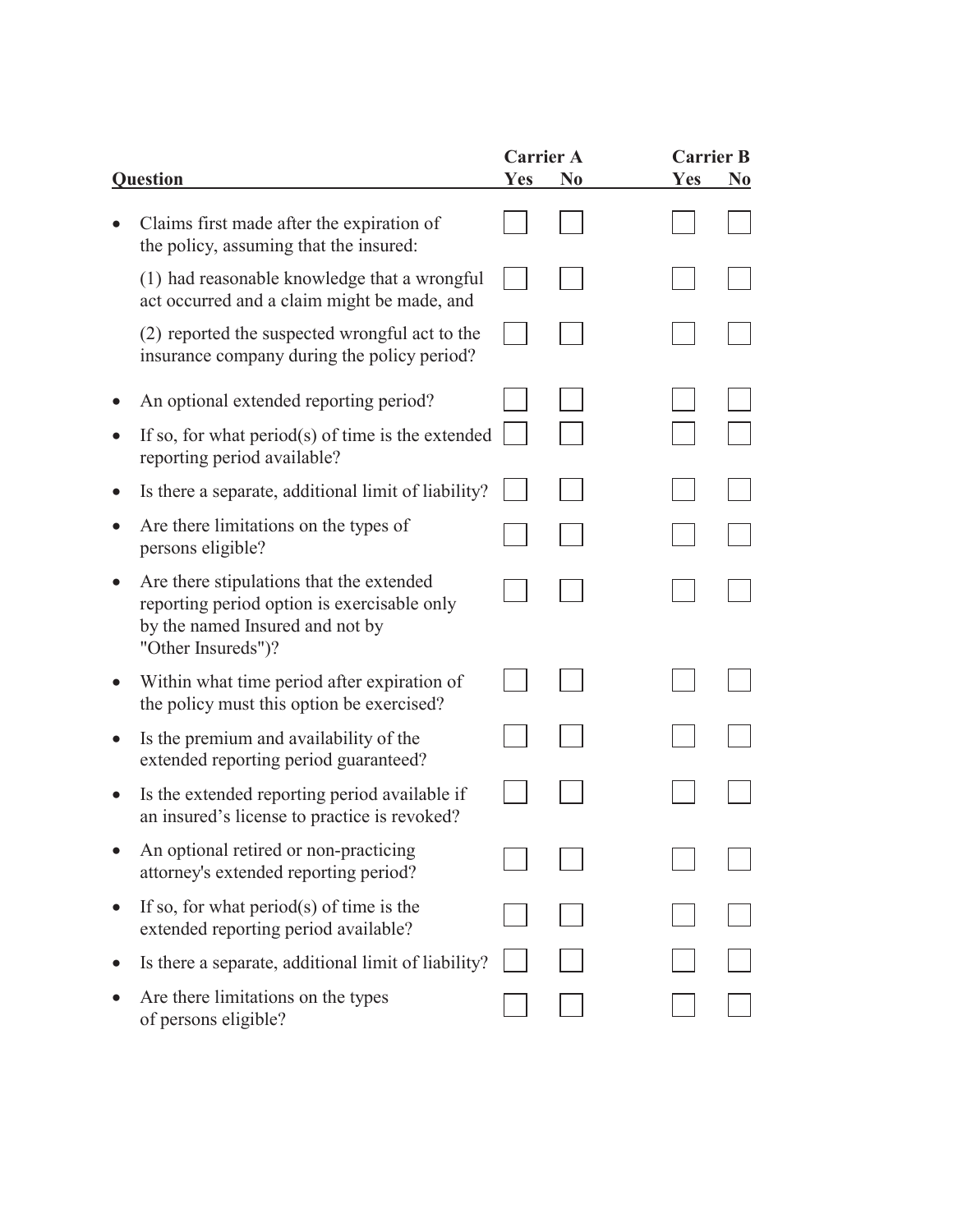|                                                                                                                                                   |            | <b>Carrier A</b> | <b>Carrier B</b> |                |
|---------------------------------------------------------------------------------------------------------------------------------------------------|------------|------------------|------------------|----------------|
| <b>Question</b>                                                                                                                                   | <b>Yes</b> | N <sub>0</sub>   | <b>Yes</b>       | N <sub>0</sub> |
| Are there stipulations that the extended<br>reporting period option is exercisable<br>only by the Named Insured<br>(and not by "other Insureds")? |            |                  |                  |                |
| Within what time period after expiration<br>of the policy must this option be exercised?                                                          |            |                  |                  |                |
| <b>Exclusions to Coverage</b>                                                                                                                     |            |                  |                  |                |
| <b>Key issues to consider:</b>                                                                                                                    |            |                  |                  |                |
| Is the coverage excluded for any services<br>crucial to the firm (e.g. securities, real estate)?                                                  |            |                  |                  |                |
| Are the activities of members of the firm as<br>officers or directors excluded?                                                                   |            |                  |                  |                |
| Does the policy exclude other business<br>pursuits with clients of the firm?                                                                      |            |                  |                  |                |
| Are acts in a dual capacity as a lawyer and<br>officer, director or business partner with<br>a client excluded.                                   |            |                  |                  |                |
| Does the policy exclude coverage for claims<br>brought by regulatory agencies?                                                                    |            |                  |                  |                |
| Is the coverage excluded for:                                                                                                                     |            |                  |                  |                |
| Dishonest acts?                                                                                                                                   |            |                  |                  |                |
| If so, is coverage afforded to innocent parties?                                                                                                  |            |                  |                  |                |
| Fraudulent acts?                                                                                                                                  |            |                  |                  |                |
| If so, is coverage afforded to innocent parties?                                                                                                  |            |                  |                  |                |
| Malicious acts?                                                                                                                                   |            |                  |                  |                |
| If so, is coverage afforded to innocent parties?                                                                                                  |            |                  |                  |                |
| Vicarious liability (liability acquired by law<br>or by contract for the acts, errors or omissions<br>of others)?                                 |            |                  |                  |                |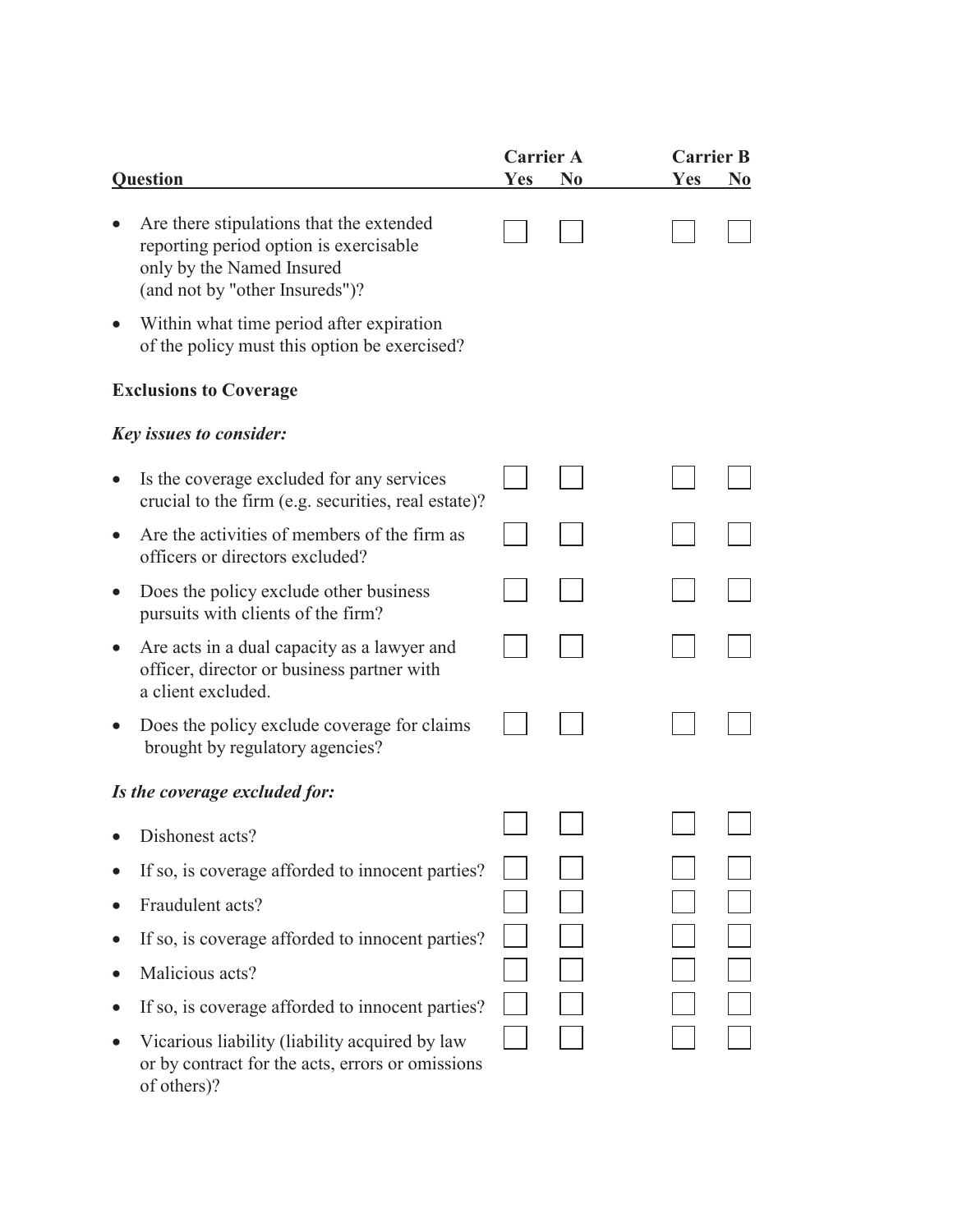|                                                                                                                                                                                                                                               | <b>Carrier A</b> |                | <b>Carrier B</b> |                |
|-----------------------------------------------------------------------------------------------------------------------------------------------------------------------------------------------------------------------------------------------|------------------|----------------|------------------|----------------|
| <b>Question</b>                                                                                                                                                                                                                               | Yes              | N <sub>0</sub> | Yes              | N <sub>0</sub> |
| Claims made by or against a business<br>enterprise owned or controlled by an<br>insured? (Refers to claims by or against<br>the business itself)                                                                                              |                  |                |                  |                |
| Claims arising out of or in connection with<br>a business enterprise owned or controlled<br>by an insured? (Refers to third-party claims)                                                                                                     |                  |                |                  |                |
| Activities as an officer, director, partner,<br>trustee or employee of a business not<br>named in the policy? (Refers to an<br>insured's activities as an officer, director,<br>etc. of a business not owned or controlled<br>by the insured) |                  |                |                  |                |
| Acts in a dual capacity as both a lawyer and<br>as an officer or director?                                                                                                                                                                    |                  |                |                  |                |
| Acts involving business pursuits with clients?                                                                                                                                                                                                |                  |                |                  |                |
| Services as a fiduciary under the Employee<br>Retirement Income Security Act<br>of 1974 (ERISA)?                                                                                                                                              |                  |                |                  |                |
| RICO (Racketeer Influenced and corrupt<br>Organization Act) claims?                                                                                                                                                                           |                  |                |                  |                |
| Activities as an elected public official?                                                                                                                                                                                                     |                  |                |                  |                |
| Worker's compensation claims?                                                                                                                                                                                                                 |                  |                |                  |                |
| Advertisers' liability?                                                                                                                                                                                                                       |                  |                |                  |                |
| Loss sustained as a beneficiary or<br>distributee of a trust or estate?                                                                                                                                                                       |                  |                |                  |                |
| Bodily injury or property damage?                                                                                                                                                                                                             |                  |                |                  |                |
| Real estate claims?                                                                                                                                                                                                                           |                  |                |                  |                |
| Claims by regulatory agencies?                                                                                                                                                                                                                |                  |                |                  |                |
| Notarization of a signature without the<br>physical appearance of the signatory?                                                                                                                                                              |                  |                |                  |                |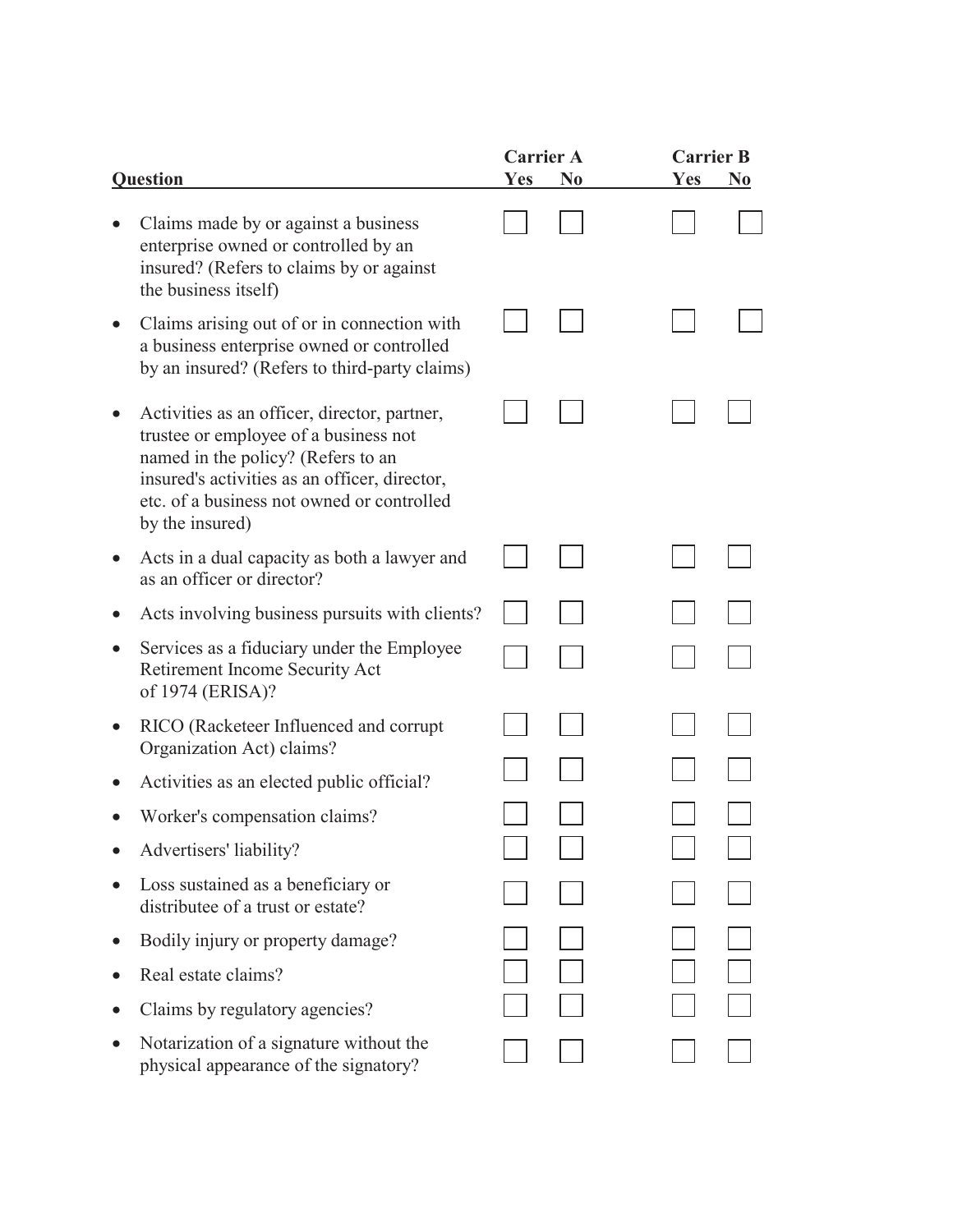|                                                                                                                                                                                                                                                                                 |            | <b>Carrier A</b> | <b>Carrier B</b> |                |
|---------------------------------------------------------------------------------------------------------------------------------------------------------------------------------------------------------------------------------------------------------------------------------|------------|------------------|------------------|----------------|
| Question                                                                                                                                                                                                                                                                        | <b>Yes</b> | N <sub>0</sub>   | <b>Yes</b>       | N <sub>0</sub> |
| Claims involving an insured versus<br>another insured?                                                                                                                                                                                                                          |            |                  |                  |                |
| Discrimination?                                                                                                                                                                                                                                                                 |            |                  |                  |                |
| Sexual harassment?                                                                                                                                                                                                                                                              |            |                  |                  |                |
| Prior acts (acts committed before the<br>policy period) where the insured had<br>knowledge of or should have<br>foreseen the claim?                                                                                                                                             |            |                  |                  |                |
| Investment advice?                                                                                                                                                                                                                                                              |            |                  |                  |                |
| Securities work or SEC claims?                                                                                                                                                                                                                                                  |            |                  |                  |                |
| Punitive damages?                                                                                                                                                                                                                                                               |            |                  |                  |                |
| Fines, statutory penalties and sanctions?                                                                                                                                                                                                                                       |            |                  |                  |                |
| Business enterprises liable for contamination<br>or pollution of the environment?                                                                                                                                                                                               |            |                  |                  |                |
| Loss to nuclear reaction, radiation<br>or contamination?                                                                                                                                                                                                                        |            |                  |                  |                |
| <b>Defense and Settlement Provisions</b>                                                                                                                                                                                                                                        |            |                  |                  |                |
| <b>Key issues to consider:</b>                                                                                                                                                                                                                                                  |            |                  |                  |                |
| Who selects defense counsel?                                                                                                                                                                                                                                                    |            |                  |                  |                |
| Is the insured's consent required to settle claim?                                                                                                                                                                                                                              |            |                  |                  |                |
| Is the agreement to defend claims sufficiently<br>broad to offer full protection?                                                                                                                                                                                               |            |                  |                  |                |
| Does the policy provide for:                                                                                                                                                                                                                                                    |            |                  |                  |                |
| Selection of defense counsel by the insurance<br>company or by the insured? (See endnote.)                                                                                                                                                                                      |            |                  |                  |                |
| If the insured has the right to select defense<br>counsel, does the insurance company restrict<br>this right in any way (e.g. by retaining the right<br>to approve the choice of defense counsel in<br>advance or the right to require the insured to<br>revoke the selection)? |            |                  |                  |                |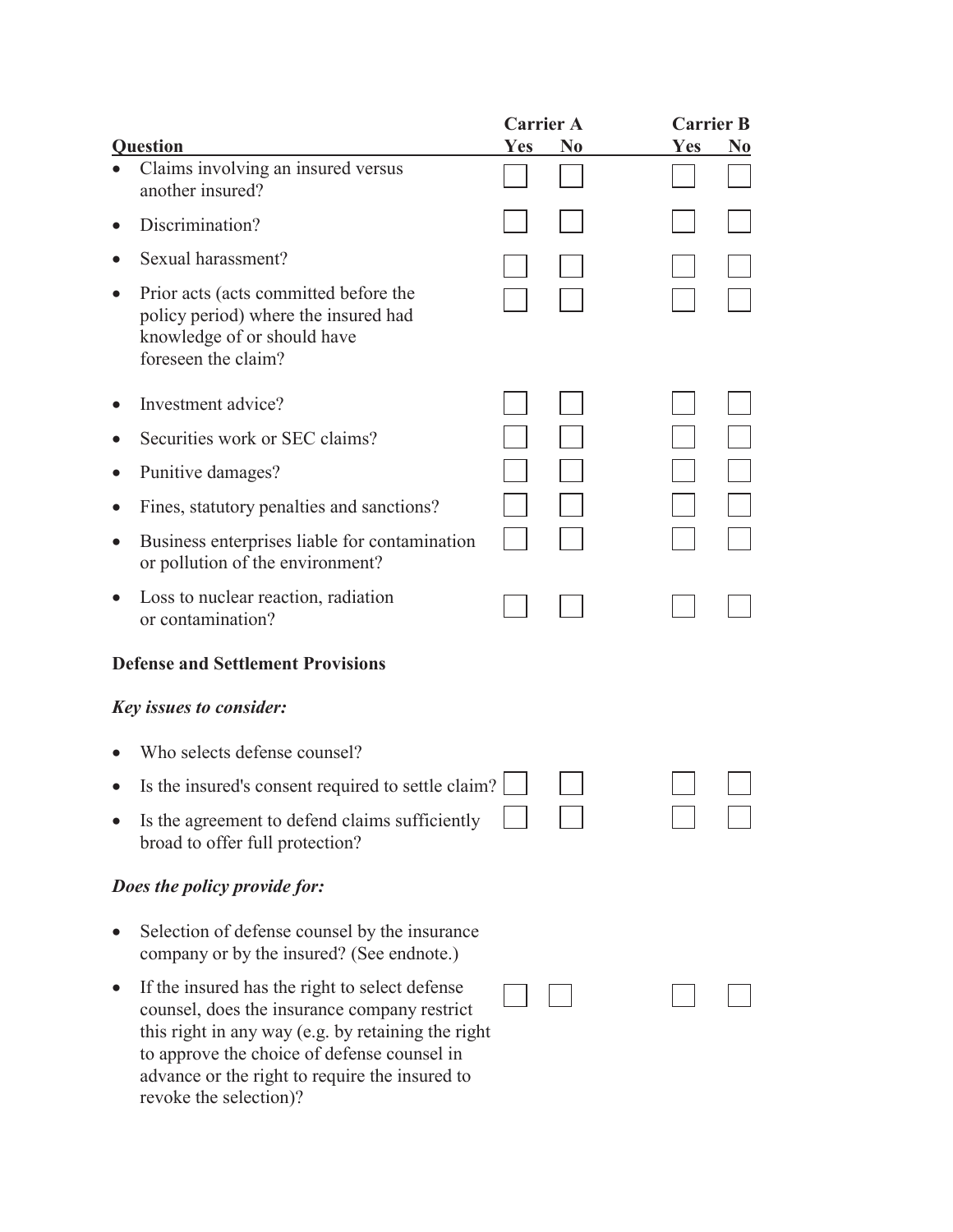| <b>Question</b>                                                                                                                        | <b>Yes</b> | <b>Carrier A</b><br>N <sub>0</sub> | <b>Carrier B</b><br>Yes | N <sub>0</sub> |
|----------------------------------------------------------------------------------------------------------------------------------------|------------|------------------------------------|-------------------------|----------------|
|                                                                                                                                        |            |                                    |                         |                |
| The insured's consent required to settle a claim?                                                                                      |            |                                    |                         |                |
| If so, does the policy provide for a limit of<br>payment by the insurance company if the<br>insured refuses to settle?                 |            |                                    |                         |                |
| Arbitration of a coverage dispute between<br>the insurer and the insured?                                                              |            |                                    |                         |                |
| <b>Limits of Liability</b>                                                                                                             |            |                                    |                         |                |
| <b>Key issues to consider:</b>                                                                                                         |            |                                    |                         |                |
| Are claim expenses included in the<br>limits of liability?                                                                             |            |                                    |                         |                |
| Are limits of liability per claim or<br>annual aggregate?                                                                              |            |                                    |                         |                |
| How are two or more related claims<br>treated?                                                                                         |            |                                    |                         |                |
| How are claims against multiple<br><b>INSUREDS</b> treated?                                                                            |            |                                    |                         |                |
| Are deductibles per claim or annual<br>aggregate?                                                                                      |            |                                    |                         |                |
| Is a "loss only" deductible option available?                                                                                          |            |                                    |                         |                |
| Does the policy provide:                                                                                                               |            |                                    |                         |                |
| That claim expenses are included in the<br>limits of liability?                                                                        |            |                                    |                         |                |
| If so, does the policy provide a claim<br>expense allowance?                                                                           |            |                                    |                         |                |
| Limits or liability for each claim?                                                                                                    |            |                                    |                         |                |
| Annual aggregate liability on a firm basis?                                                                                            |            |                                    |                         |                |
| That two or more claims arising out of a<br>single act or series of acts are considered<br>a single claim with a single set of limits? |            |                                    |                         |                |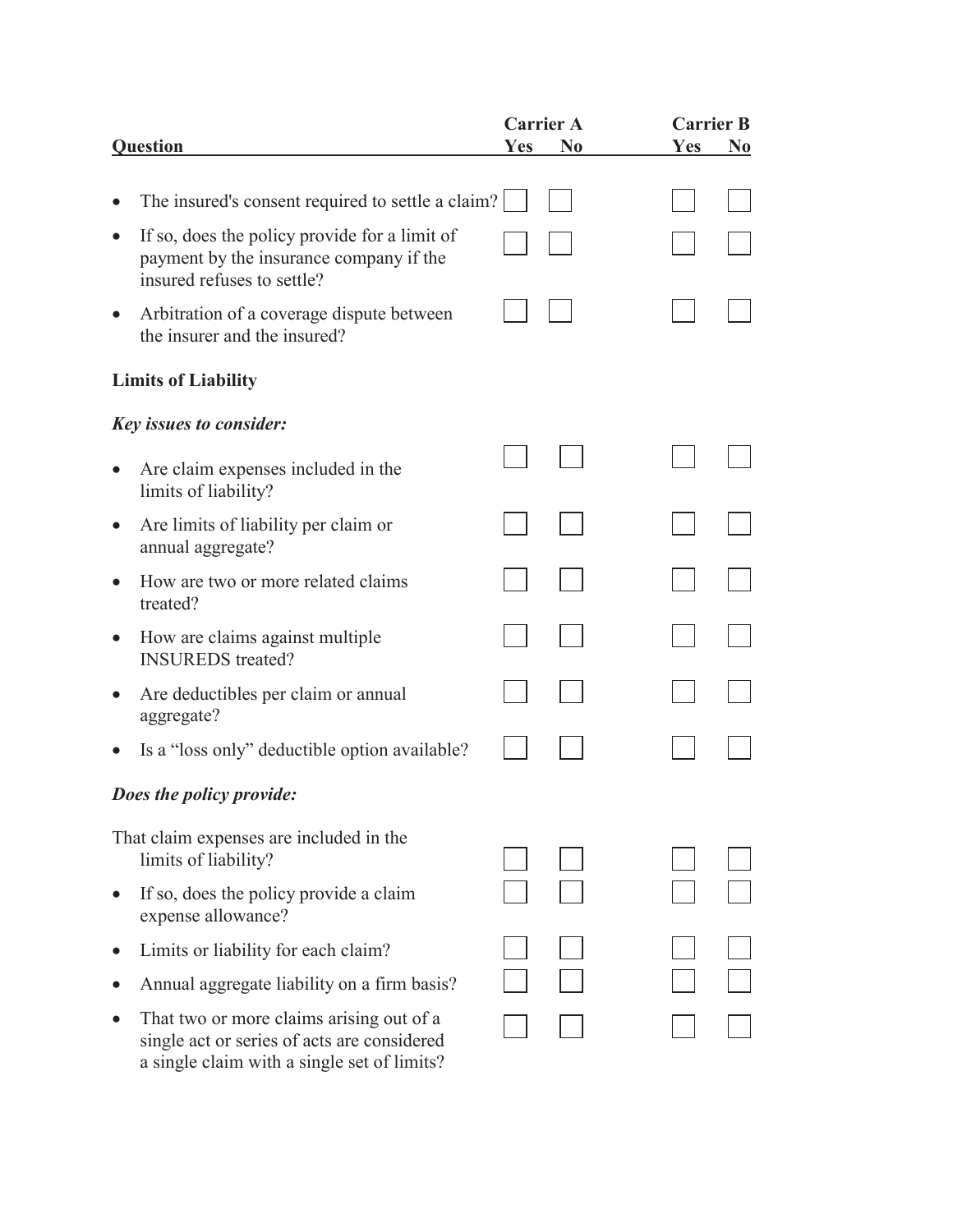|                                                                                                                                                         | <b>Carrier A</b> |                |     | <b>Carrier B</b> |
|---------------------------------------------------------------------------------------------------------------------------------------------------------|------------------|----------------|-----|------------------|
| <b>Question</b>                                                                                                                                         | <b>Yes</b>       | N <sub>0</sub> | Yes | N <sub>0</sub>   |
| If so, does the policy provide that the policy<br>year the first act is reported is considered the<br>claim reporting date?                             |                  |                |     |                  |
| That if a claim is made against multiple<br>INSUREDS, all sets of limits form all<br>applicable policies apply (rather than just<br>one set of limits)? |                  |                |     |                  |
| A per claim deductible?                                                                                                                                 |                  |                |     |                  |
| An aggregate deductible?                                                                                                                                |                  |                |     |                  |
| That the deductible applies to:                                                                                                                         |                  |                |     |                  |
| Loss payments only? Or                                                                                                                                  |                  |                |     |                  |
| Claim expenses and losses?                                                                                                                              |                  |                |     |                  |
| <b>Conditions of Coverage</b>                                                                                                                           |                  |                |     |                  |
| <b>Key issues to consider:</b>                                                                                                                          |                  |                |     |                  |
| Is there a requirement to give notice to<br>the insurance company of claims or<br>potential claims?                                                     |                  |                |     |                  |
| At what point does your claim get<br>reported and to whom?                                                                                              |                  |                |     |                  |
| Are there requirements concerning<br>changes in the firm?                                                                                               |                  |                |     |                  |
| Is the carrier experienced in professional<br>liability claims administration?                                                                          |                  |                |     |                  |
| Does the policy:                                                                                                                                        |                  |                |     |                  |
| Require timely notice to the insurance<br>company of all claims and potential claims?                                                                   |                  |                |     |                  |
| Require the assistance and cooperation<br>of the insured?                                                                                               |                  |                |     |                  |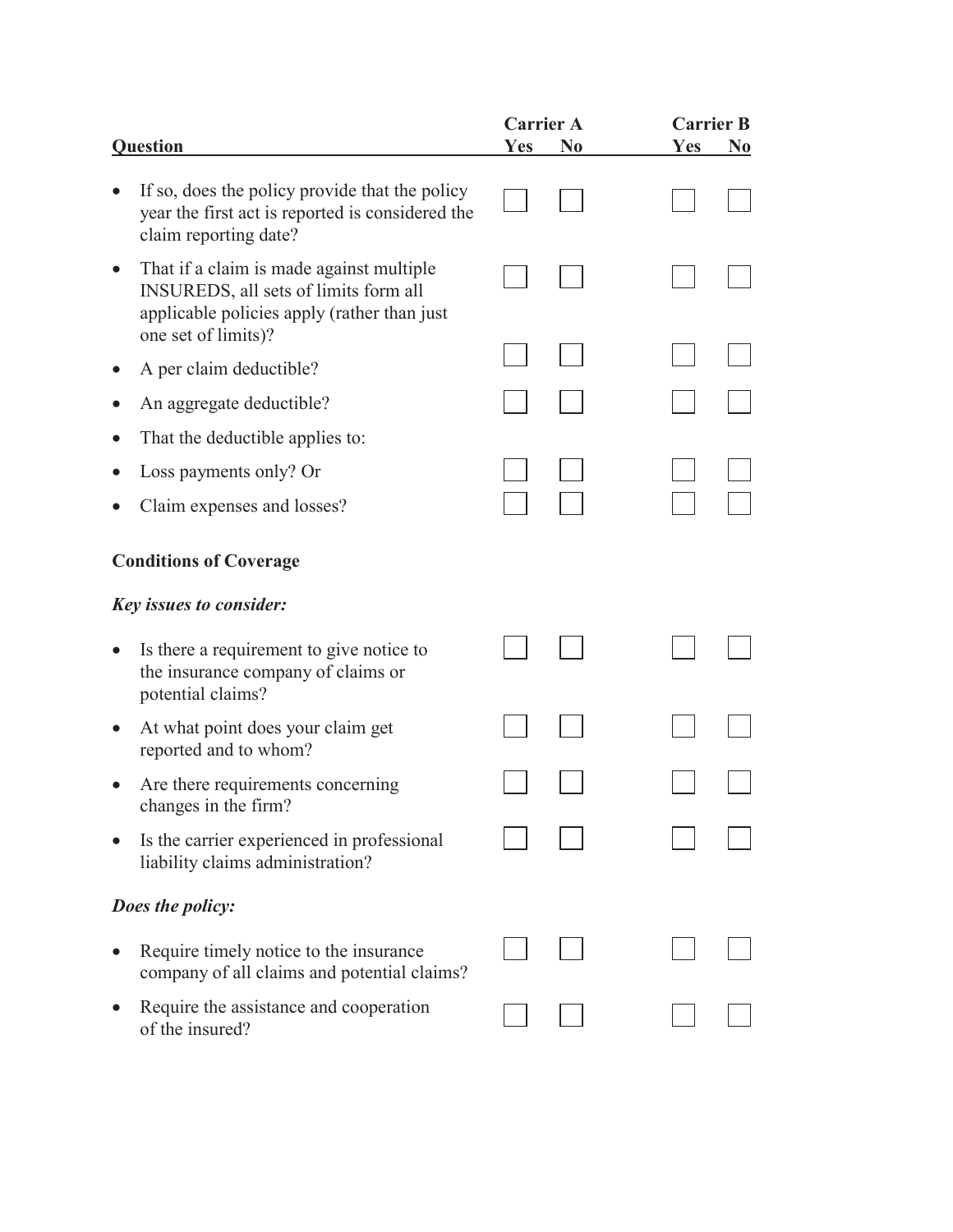|           |                                                                                                                                                        | <b>Carrier A</b> |                | <b>Carrier B</b> |                |
|-----------|--------------------------------------------------------------------------------------------------------------------------------------------------------|------------------|----------------|------------------|----------------|
|           | <b>Question</b>                                                                                                                                        | <b>Yes</b>       | N <sub>0</sub> | <b>Yes</b>       | N <sub>0</sub> |
|           | In the event of any payment by the insurer,<br>transfer the insured's rights of recovery to<br>the insurance company (subrogation)?                    |                  |                |                  |                |
|           | Provide coverage in excess of other<br>available insurance?                                                                                            |                  |                |                  |                |
|           | Provide coverage for innocent attorneys in<br>cases where one member of the firm fails<br>to meet the conditions of the coverage?                      |                  |                |                  |                |
|           | Cover changes in the firm automatically<br>until renewal?                                                                                              |                  |                |                  |                |
|           | Provide for arbitration of the underlying<br>malpractice claim?                                                                                        |                  |                |                  |                |
| $\bullet$ | Is arbitration required?                                                                                                                               |                  |                |                  |                |
|           | Is arbitration permitted?                                                                                                                              |                  |                |                  |                |
|           | Is arbitration prohibited without the<br>insurance company's consent?                                                                                  |                  |                |                  |                |
|           | Provide at least a 30-day notice of cancellation<br>by the insurance company?                                                                          |                  |                |                  |                |
|           | Provide, if the policy is canceled by the<br>insurance company, that the premium<br>returned will be figured on a "short rate"<br>or "pro rata" basis? |                  |                |                  |                |
|           | Provide, if the policy is canceled by the<br>insured, that the premium returned will<br>be figured on a "short rate" or<br>"pro rata" basis?           |                  |                |                  |                |

# **Endnotes**

Prior Acts Coverage: In order to have a retroactive date on the Declaration sheet, you must have prior acts coverage. Prior acts coverage is an extremely important item. Make sure that, if at all possible, your policy covers all prior acts of the firm and of all of the individual members, including non-attorney employees.